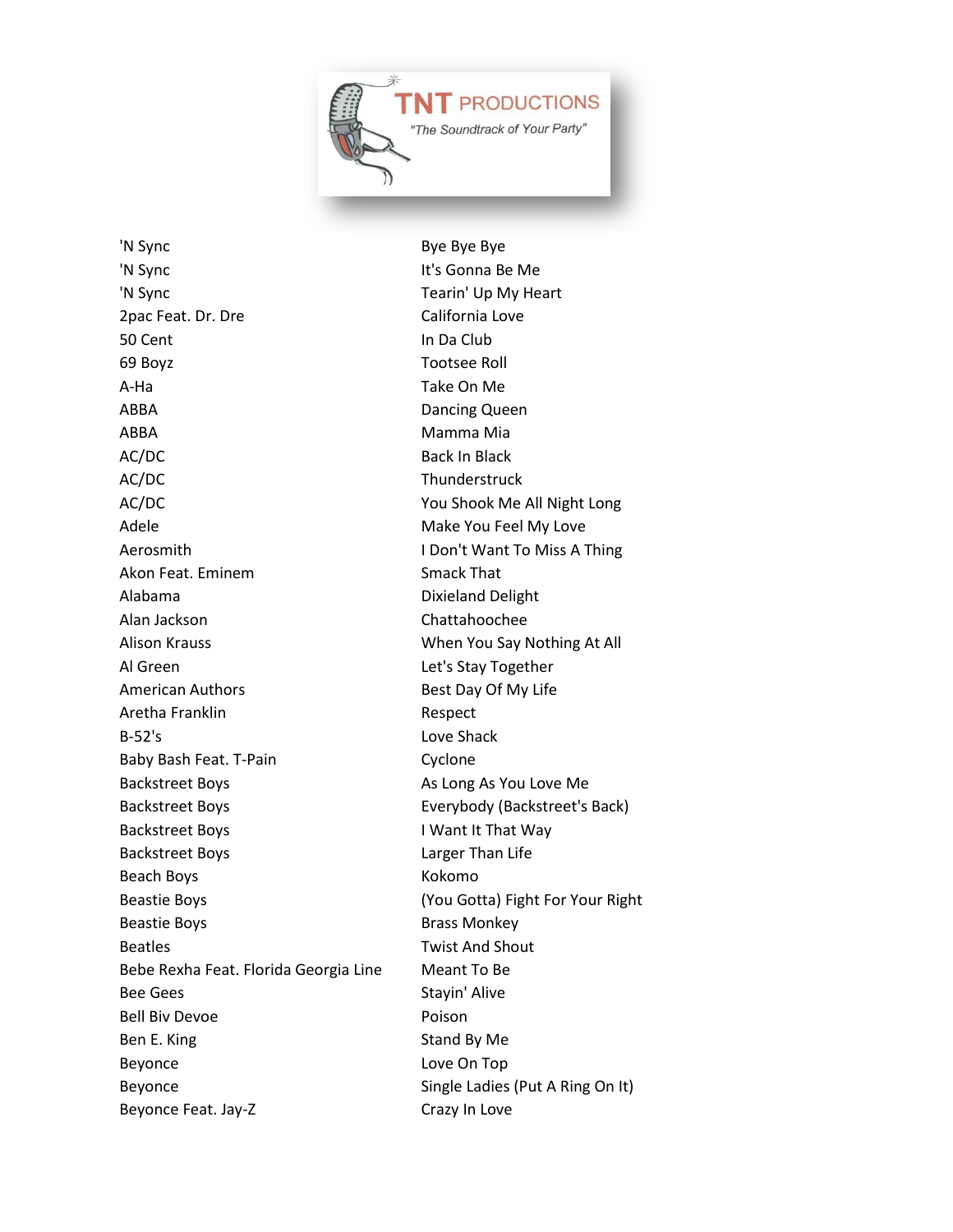

Big & Rich Save A Horse (Ride A Cowboy) Billy Idol **Dancing With Myself** Billy Idol **Mony Mony** Mony Mony Billy Idol **Billy Idol** White Wedding Billy Joel **Piano Man** Billy Joel **Billy Joel** Uptown Girl Billy Joel New York 1980 We Didn't Start The Fire Bill Medley & Jennifer Warnes (I've Had) The Time Of My Life Blackstreet Feat. Dr. Dre No Diggity Black Eyed Peas Boom Boom Pow Black Eyed Peas **I Gotta Feeling** Black Eyed Peas Let's Get It Started Black Eyed Peas My Humps Blake Shelton God Gave Me You Blanco Brown The Git Up Blink-182 All The Small Things Blink-182 What's My Age Again ? Bob Marley & The Wailers Could You Be Loved Bob Seger & The Silver Bullet Band Old Time Rock & Roll Bon Jovi **Livin'** On A Prayer Brad Paisley **She's Everything** Brad Paisley **Then** Brett Young **In Case You Didn't Know** Brian Mcknight Back At One Britney Spears **Baby One More Time** Britney Spears **Constant Constant Constant Constant Constant Constant Constant Constant Constant Constant Constant Constant Constant Constant Constant Constant Constant Constant Constant Constant Constant Constant Constant** Britney Spears Toxic Brooks & Dunn Boot Scootin' Boogie Brooks & Dunn Neon Moon Bruce Springsteen **Dancing In The Dark** Bruno Mars **That's What I Like** Bruno Mars 24k Magic Bruno Mars **Bruno Mars** Just The Way You Are Bruno Mars Marry You Bruno Mars **That's What I Like** Bruno Mars **Treasure** Treasure Bruno Mars Feat. Cardi B Finesse

Bryan Adams (Everything I Do) I Do It For You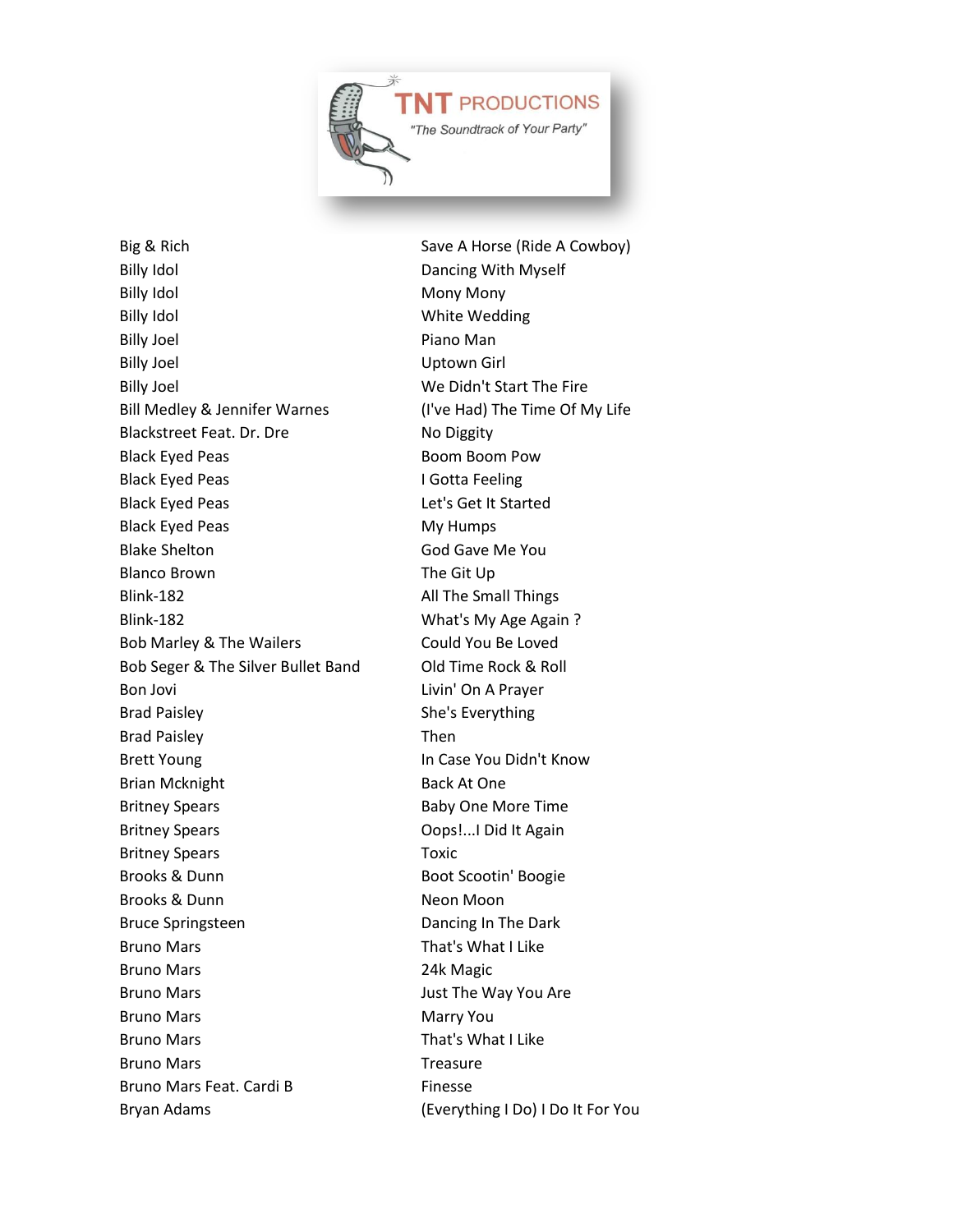

Bryan Adams Summer Of '69 C+C Music Factory Feat. Freedom Wil... Gonna Make You Sweat (Everybody Dance) California Swag District Teach Me How To Dougie Calvin Harris **Feel So Close** Calvin Harris Feat. Rihanna This Is What You Came For Cameo Candy Candy Camila Cabello Feat. Young Thug Havana Cardi B Feat. Bad Bunny & J Balvin I Like It Carly Rae Jepsen Call Me Maybe Cascada Everytime We Touch Celia Cruz La Vida Es Un Carnaval Celine Dion **Because You Loved Me** Chainsmokers & Coldplay Something Just Like This Chainsmokers Feat. Halsey Closer Cher Believe Christina Aguilera, Lil' Kim, Mya &... Lady Marmalade Christina Perri **A Thousand Years** Chris Brown Forever Chris Stapleton Tennessee Whiskey Chubby Checker The Twist Chumbawamba Tubthumping Ciara Feat. Missy Elliott 1, 2 Step Commodores **Brick House** Counting Crows Mr. Jones Cupid Cupid Shuffle Cure **Cure** Just Like Heaven Cyndi Lauper Girls Just Want To Have Fun Cyndi Lauper Time After Time Daddy Yankee Gasolina Daft Punk **Daft Punk** One More Time Daft Punk Feat. Pharrell Williams Get Lucky Dan + Shay From The Ground Up Dan + Shay Speechless Dan + Shay & Justin Bieber 10,000 Hours Darius Rucker National Control of Magon Wheel Darkness **I Believe In A Thing Called Love** Daryl Hall & John Oates You Make My Dreams Come True David Bowie Let's Dance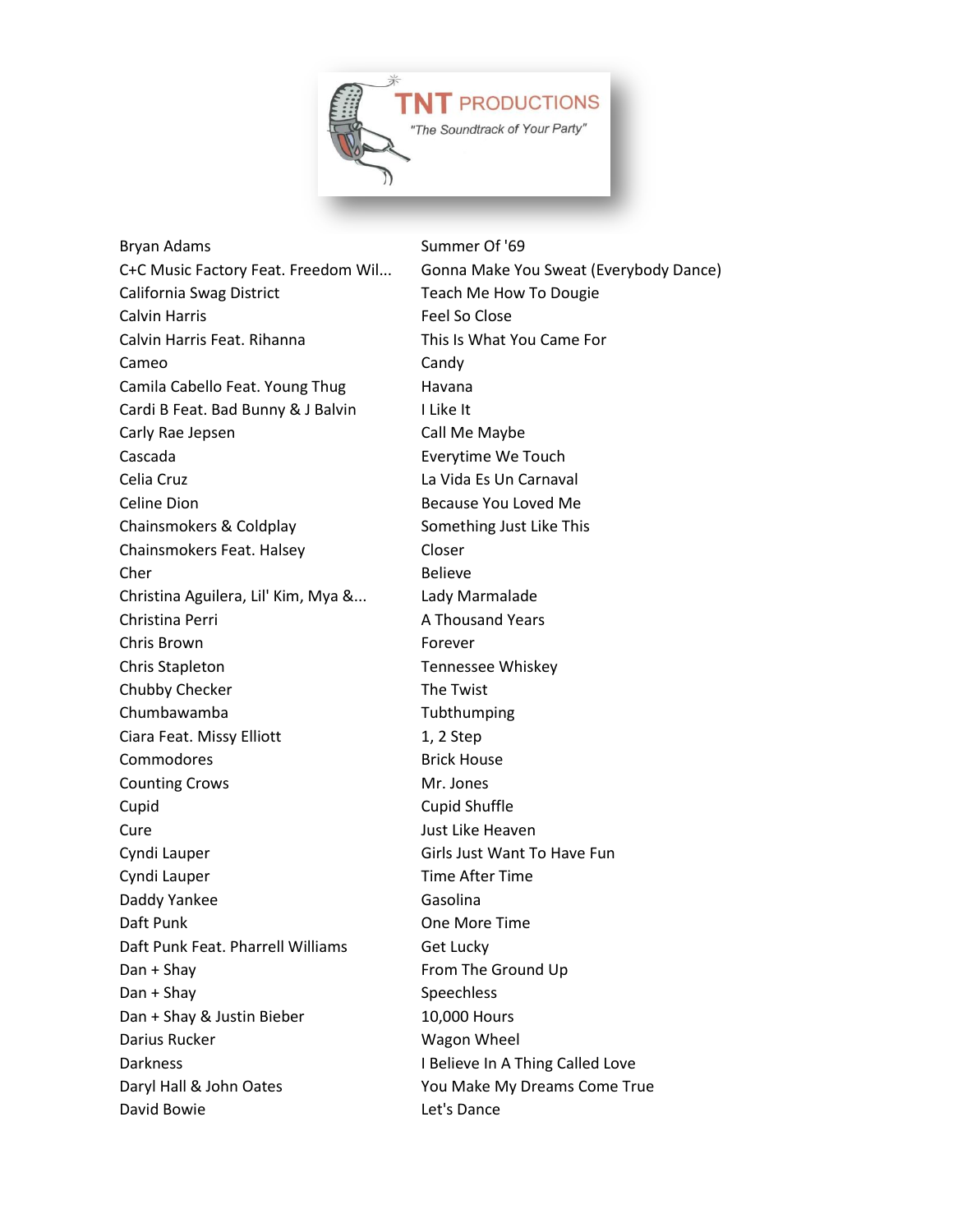

Def Leppard **Pour Some Sugar On Me** Destiny's Child **Impire 1** Jumpin, Jumpin Destiny's Child Say My Name Dexy's Midnight Runners Come On Eileen Digital Underground The Humpty Dance Dixie Chicks Cowboy Take Me Away DJ Casper Cha Cha Slide DJ Kool **DJ** Kool **Let Me Clear My Throat** DJ Snake Feat. Cardi B Taki Taki Taki DJ Snake Feat. Lil Jon Turn Down For What DNCE Cake By The Ocean Dolly Parton 9 To 5 Don Omar Feat. Lucenzo **Danza Kuduro** Drake God's Plan Drake In My Feelings Drake Feat. Wizkid & Kyla **One Dance** Earth, Wind & Fire **Let's Groove** Earth, Wind & Fire September Eddie Money **Take Me Home Tonight** Edward Sharpe & The Magnetic Zeros Home Edwin Mccain **I'll Be** Ed Sheeran **Perfect** Ed Sheeran Shape Of You Ed Sheeran Thinking Out Loud Elton John Can You Feel The Love Tonight Elton John I'm Still Standing Elvis Crespo Suavemente Elvis Presley Can't Help Falling In Love Eric Clapton Wonderful Tonight Etta James **At Last** Eurythmics **Eurythmics** Sweet Dreams (Are Made Of This) Fall Out Boy **Sugar, We're Goin Down** Fergie Feat. Will.I.Am Fergalicious Fetty Wap **Trap Queen** Fitz & The Tantrums Handclap Flo Rida **Good Feeling** Flo Rida My House

Dead Or Alive **No. 2018** You Spin Me Round (Like A Record)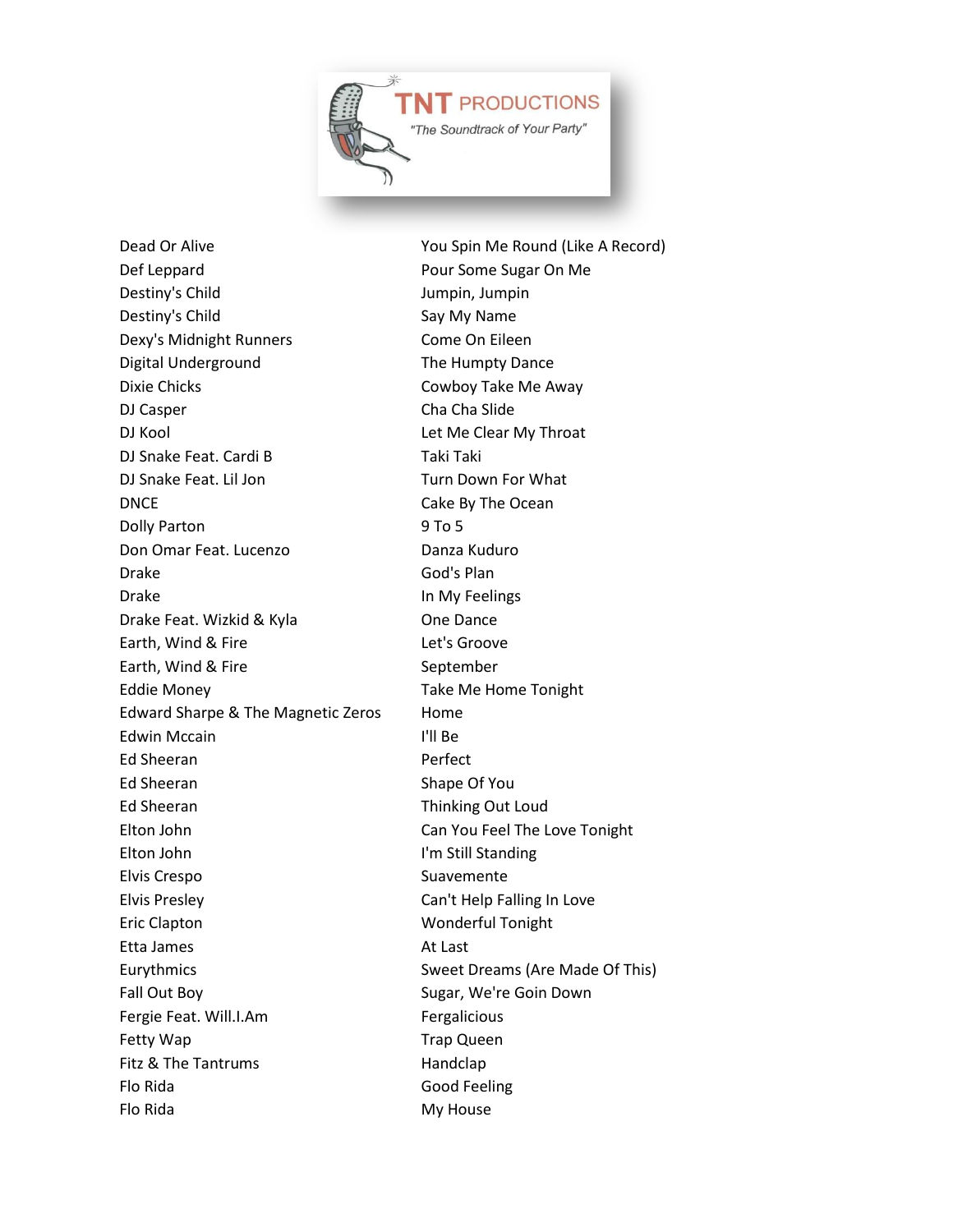

Flo Rida Feat. David Guetta Club Can't Handle Me Flo Rida Feat. Keisha **Right Round** Flo Rida Feat. Sia Wild Ones Flo Rida Feat. T-Pain Low Foundations **Build Me Up Buttercup** Fountains Of Wayne Stacy's Mom Four Seasons **December 1963** (Oh, What A Night) Frank Sinatra **Frank Sinatra** Fly Me To The Moon Frank Sinatra New York, New York, New York Frank Sinatra The Way You Look Tonight Gap Band You Dropped A Bomb On Me Garth Brooks Callin' Baton Rouge Garth Brooks **Friends In Low Places** Garth Brooks The Dance George Strait **Amarillo By Morning** Conservation Amarillo By Morning George Strait **Carrying Your Love With Me** George Strait Check Yes Or No George Strait **I Cross My Heart** Ginuwine **Pony** Gloria Estefan & The Miami Sound Ma... Conga Goo Goo Dolls **Iris** Iris Guns N' Roses **Paradise City** Guns N' Roses Sweet Child O' Mine Gwen Stefani **Hollaback Girl** Haddaway What Is Love Hanson Mmm Bop Heartland I Loved Her First Heavy D. & The Boyz Now That We Found Love Hootie & The Blowfish **Channel State Conly Wanna Be With You** House Of Pain **Array Contract Contract Array Around** Jump Around Huey Lewis & The News The Power Of Love Icona Pop Feat. Charli XCX I Love It **Isley Brothers** Shout J-Kwon Tipsy Jackson 5 I Want You Back Jack Johnson **Better Together** Jagged Edge Feat. Nelly Where The Party At

Garth Brooks **Ain't Going Down (Til The Sun Comes Up)** Ain't Going Down (Til The Sun Comes Up)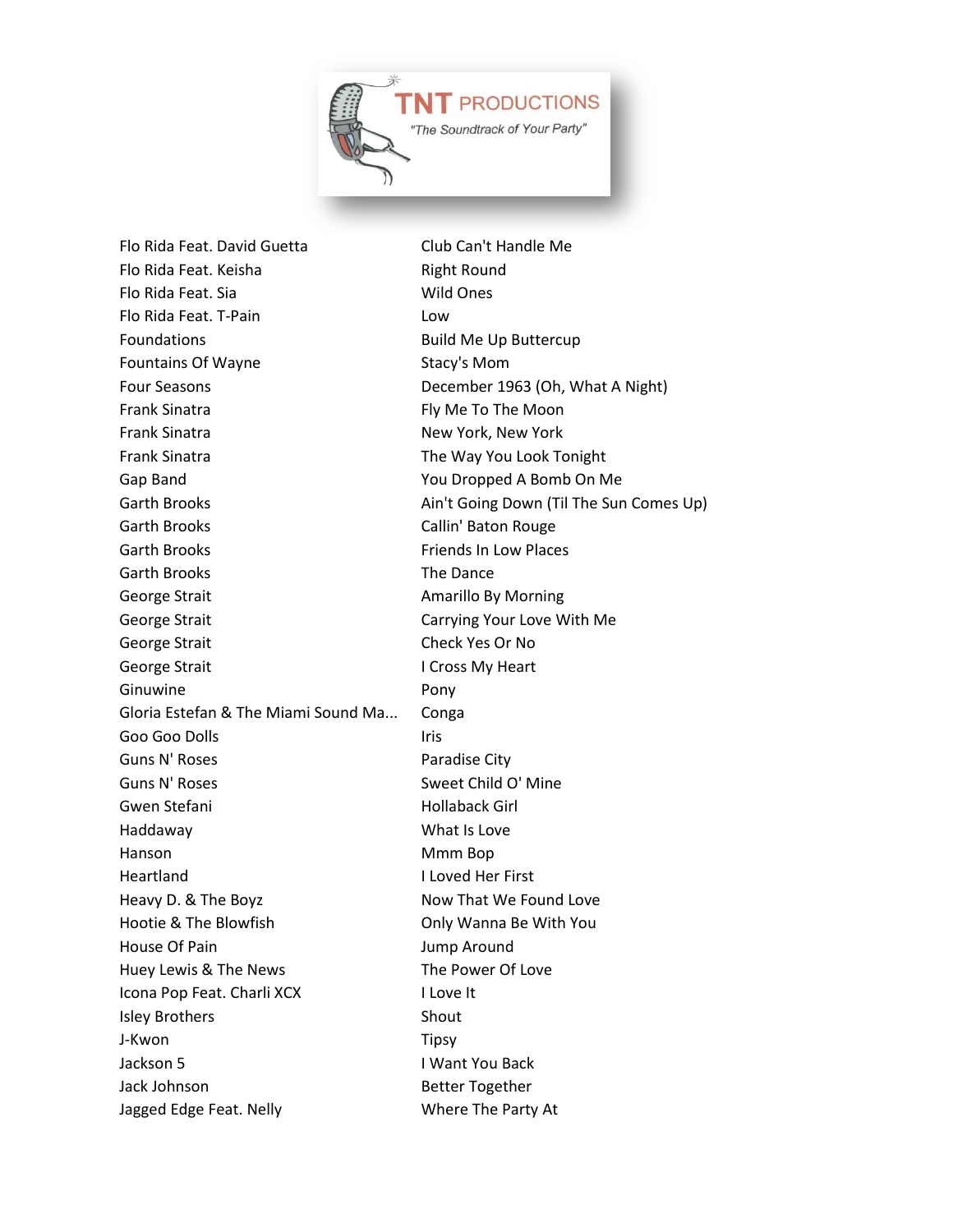

Jagged Edge Feat. Run Of Run Dmc Let's Get Married James Arthur Say You Won't Let Go James Taylor **How Sweet It Is (To Be Loved By You)** Jason Aldean **You Make It Easy** Jason Mraz I'm Yours Jason Mraz & Colbie Caillat Lucky Jay Sean Feat. Lil Wayne **Down** Jennifer Lopez Feat. Pitbull **Communist Conduct Conduct** On The Floor Jet **Are You Gonna Be My Girl** Are You Gonna Be My Girl Joan Jett & The Blackhearts I Love Rock 'N Roll John Cougar Jack & Diane John Denver Take Me Home, Country Roads John Legend All Of Me Jonas Brothers **Burnin'** Up Jonas Brothers Sucker Josh Turner **Mathem** Why Don't We Just Dance Journey **Any Way You Want It** Any Way You Want It Journey Don't Stop Believin' Journey **Faithfully** Justin Timberlake Can't Stop The Feeling! Justin Timberlake Rock Your Body Justin Timberlake Sexyback Juvenile Feat. Mannie Fresh Back That Thang Up K-Ci & Jojo All My Life Kane Brown **Heaven** Heaven Kanye West Feat. Jamie Foxx Gold Digger Kanye West Feat. T-Pain Good Life Katrina And The Waves Walking On Sunshine Katy Perry **Firework** KC & The Sunshine Band Get Down Tonight Kenny Chesney She Thinks My Tractor's Sexy Kenny Loggins **Danger Zone** Kenny Loggins **Footloose** Kesha Tik Tok Kid Rock All Summer Long Killers Mr. Brightside Kool & The Gang Celebration Kool & The Gang Get Down On It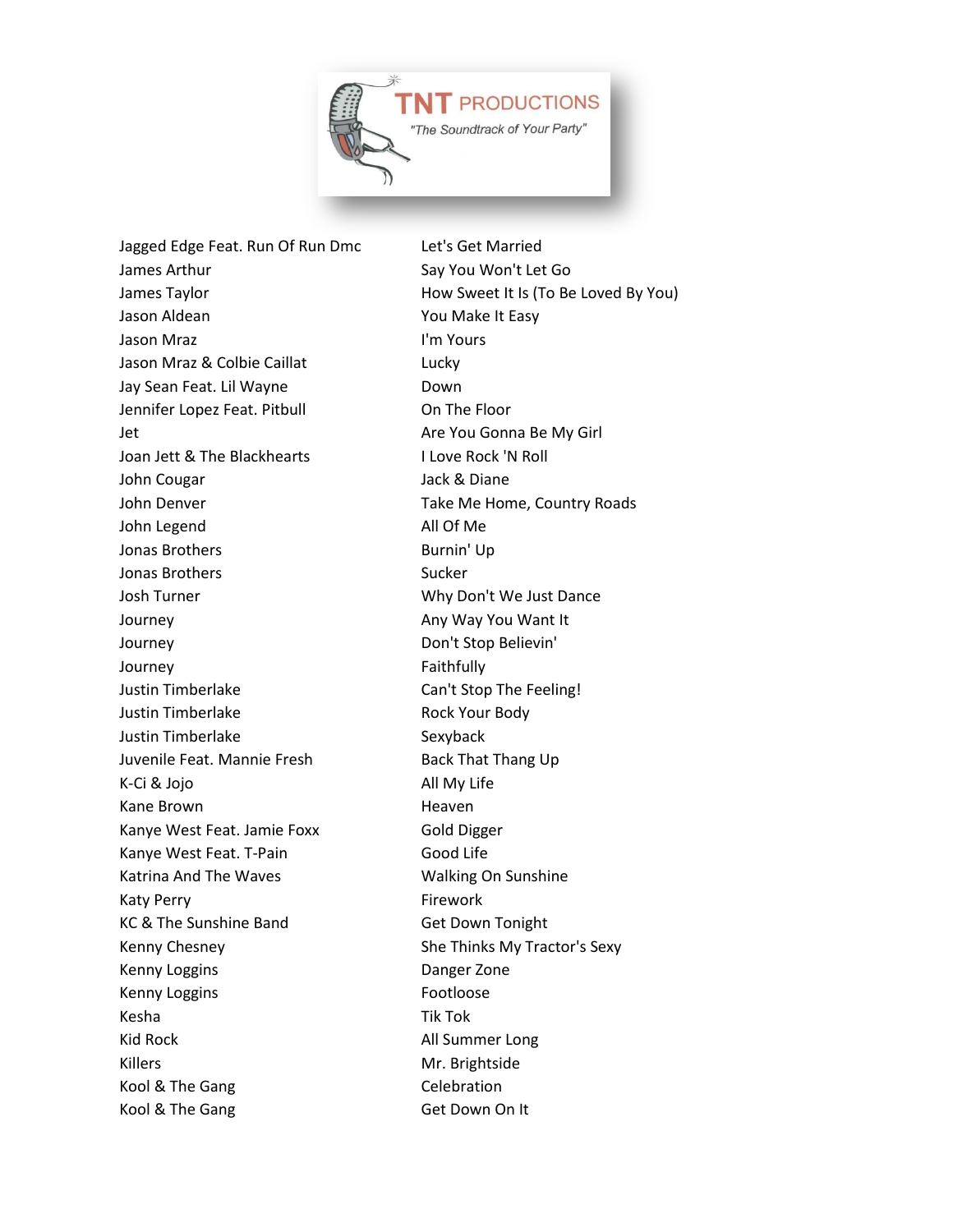

Kris Kross Jump Kygo & Whitney Houston Higher Love Lady Gaga **Bad Romance** Bad Romance Lady Gaga **Poker Face** Lady Gaga & Bradley Cooper Shallow Lady Gaga Feat. Colby O'donis Just Dance Lee Ann Womack **I Hope You Dance** Lifehouse You And Me Lil' Jon & The East Side Boyz Get Low Lil Nas X Feat. Billy Ray Cyrus **Old Town Road** Lionel Richie **All Night Long (All Night)** Lipps, Inc. **Example 2** Funkytown Lizzo Good As Hell Lizzo Juice Lizzo Truth Hurts LMFAO Sexy And I Know It LMFAO Feat. Lauren Bennett Party Rock Anthem LMFAO Feat. Lil Jon Shots Lonestar **Amazed** Los Del Rio **Macarena** Louis Armstrong What A Wonderful World Lou Bega Mambo No. 5 (A Little Bit Of...) Luis Fonsi & Daddy Yankee Despacito Luke Bryan Country Girl (Shake It For Me) Luke Combs **Beautiful Crazy** Luke Combs **Beer Never Broke My Heart** Lumineers Ho Hey Luther Vandross Never Too Much Lynyrd Skynyrd Sweet Home Alabama M.C. Hammer U Can't Touch This M.I.A. Paper Planes Macklemore & Ryan Lewis Can't Hold Us Macklemore & Ryan Lewis Feat. Wanz Thrift Shop Madonna Like A Prayer Marcia Griffiths Electric Boogie (Electric Slide) Marc Anthony **Vivir Mi Vida** Mariah Carey **Always Be My Baby** Mariah Carey **Fantasy**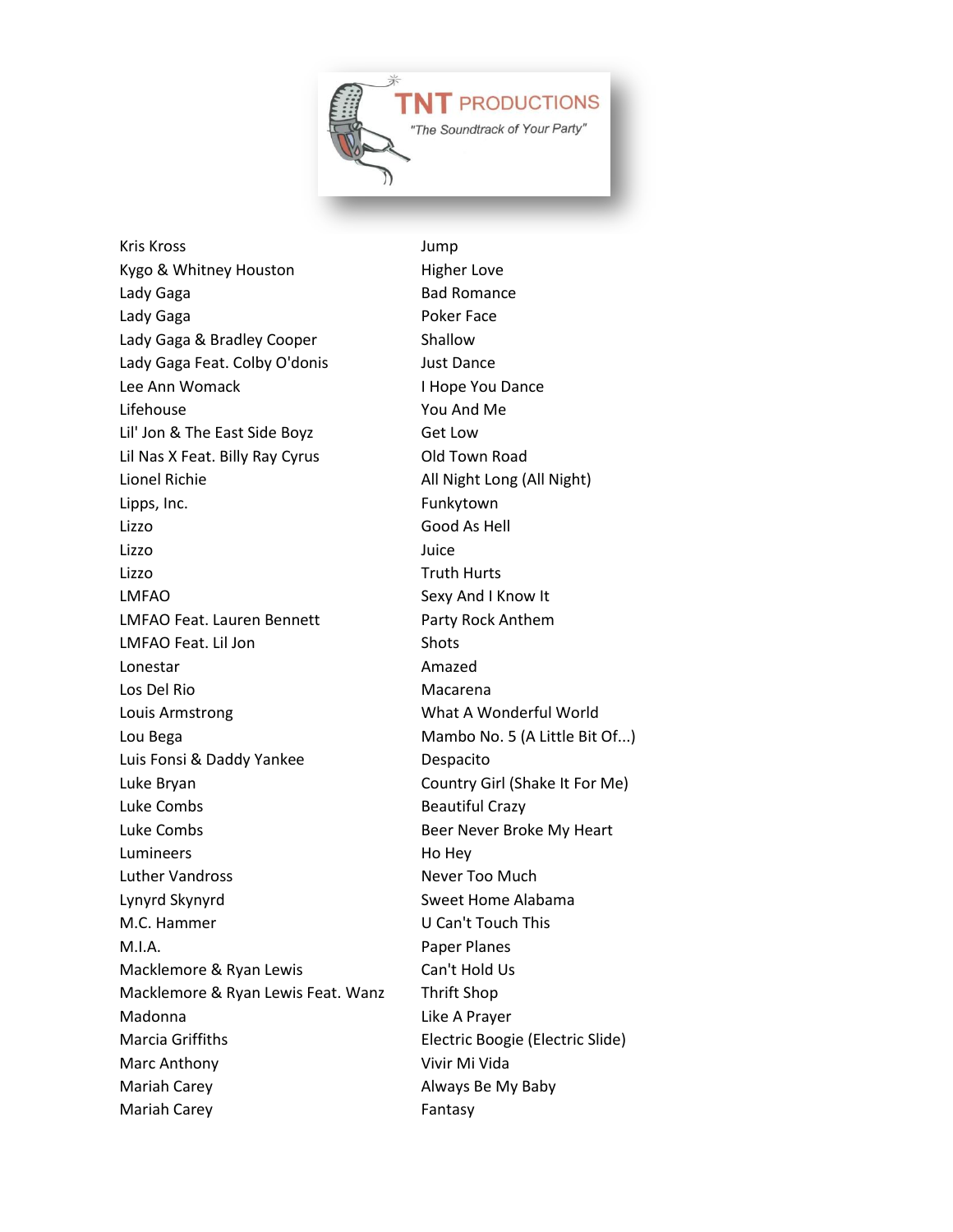

Marky Mark & The Funky Bunch Feat. ... Good Vibrations Mark Morrison **Mark Morrison** Return Of The Mack Mark Ronson Feat. Amy Winehouse Valerie Mark Ronson Feat. Bruno Mars Uptown Funk Maroon 5 Sugar Maroon 5 Feat. Christina Aguilera Moves Like Jagger Marvin Gaye & Tammi Terrell Ain't No Mountain High Enough Men Without Hats The Safety Dance Mgmt **Electric Feel** Michael Buble **Everything** Michael Buble Save The Last Dance For Me Michael Jackson Beat It Michael Jackson Billie Jean Michael Jackson Don't Stop 'Til You Get Enough Michael Jackson Man In The Mirror Michael Jackson P.Y.T. (Pretty Young Thing) Michael Jackson **Rock With You** Michael Jackson Smooth Criminal Michael Jackson **The Way You Make Me Feel** Michael Jackson Thriller Miley Cyrus **Party In The U.S.A.** Missy Elliott Feat. Ciara Lose Control Missy Misdemeanor Elliott Work It Modern English I Melt With You Montell Jordan This Is How We Do It Natalie Cole **This Will Be (An Everlasting Love)** Nelly, P.Diddy & Murphy Lee Shake Ya Tailfeather Nelly Country Grammar Nelly Nelly **Nelly** Nelly **Nelly**  $\qquad \qquad$  Hot In Herre Nelly Feat. City Spud Ride Wit Me Next Too Close Nicki Minaj **Starships** Starships Nicki Minaj **Super Bass** Super Bass Nitty Gritty Dirt Band Fishin' In The Dark Norah Jones **Come Away With Me** Notorious B.I.G. Big Poppa Notorious B.I.G. The Contract of the Hypnotize

Neil Diamond Sweet Caroline (Good Times Never Se...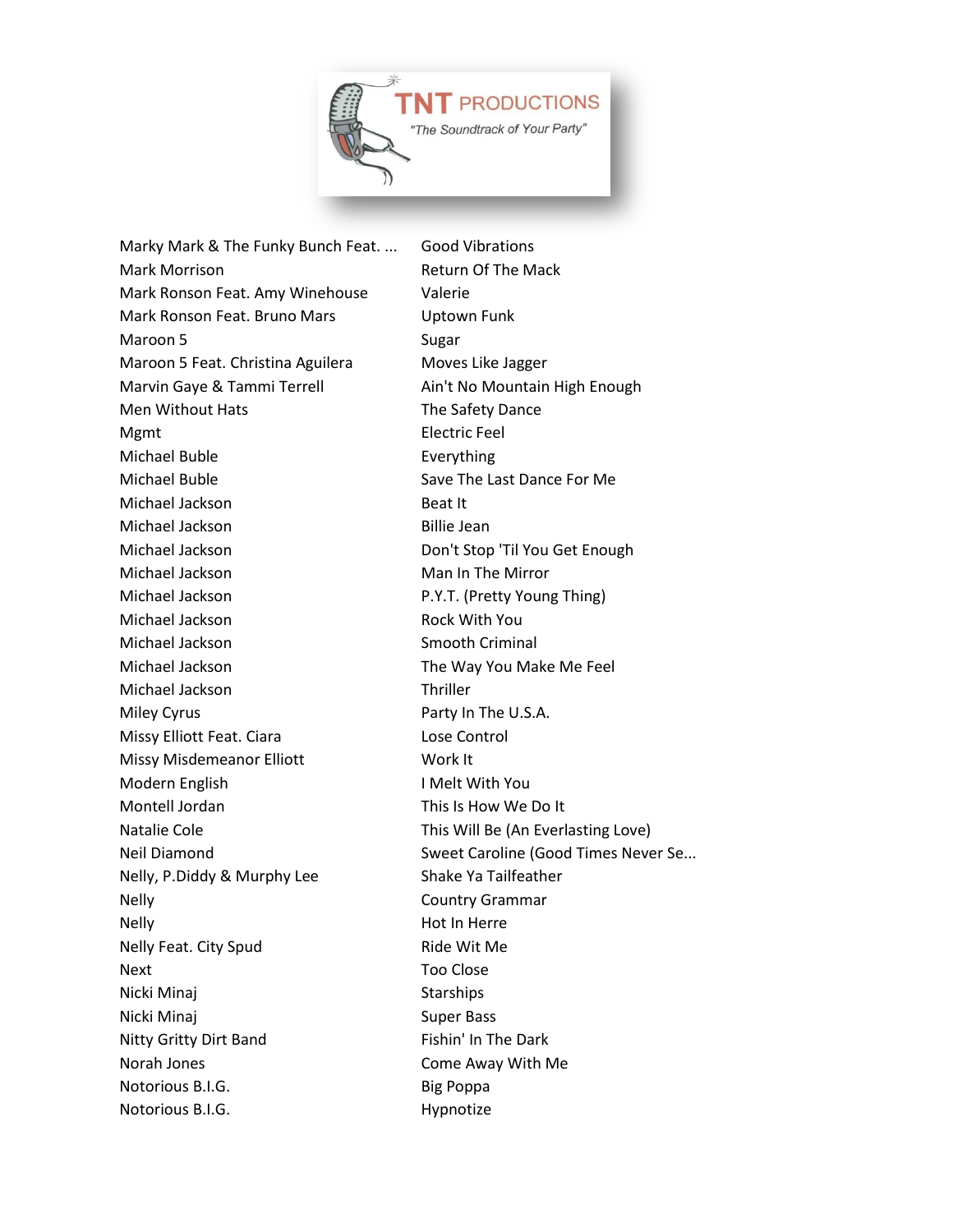

Notorious B.I.G. **Support Contains Studies** Juicy Notorious B.I.G. Feat. Puff Daddy &... Mo Money Mo Problems Oasis Wonderwall Omi Cheerleader Outfield Your Love Outkast Hey Ya! Outkast Ms. Jackson Outkast Feat. Sleepy Brown The Way You Move Panic! At The Disco High Hopes Pat Benatar **Pat Benatar Hit Me With Your Best Shot** Paul Simon **You Can Call Me Al** Pharrell Williams **Happy** Pink Get The Party Started Pink **Pink Raise Your Glass** Pitbull **Hotel Room Service** Pitbull Feat. John Ryan Fireball Pitbull Feat. Kesha Timber Pitbull Feat. Ne-Yo Give Me Everything Pitbull Feat. Ne-Yo Time Of Our Lives Portugal. The Man Feel It Still Post Malone & Swae Lee Sunflower Prince 2012 1999 Prince Kiss Prince Let's Go Crazy Prince Purple Rain Prince Raspberry Beret Proclaimers **I'm Gonna Be (500 Miles)** Quad City DJ's C'mon 'N Ride It (The Train) Queen **Another One Bites The Dust** Queen **Bohemian Rhapsody** Queen Crazy Little Thing Called Love **Queen Fat Bottomed Girls** Queen & David Bowie **National Contract Contract Contract Contract Contract Contract Contract Contract Contract Contract Contract Contract Contract Contract Contract Contract Contract Contract Contract Contract Contract Con** R. Kelly **Ignition** Randy Travis **Example 2** Randy Travis Randy Travis **Forever And Ever, Amen** Rascal Flatts **Bless The Broken Road** Rascal Flatts My Wish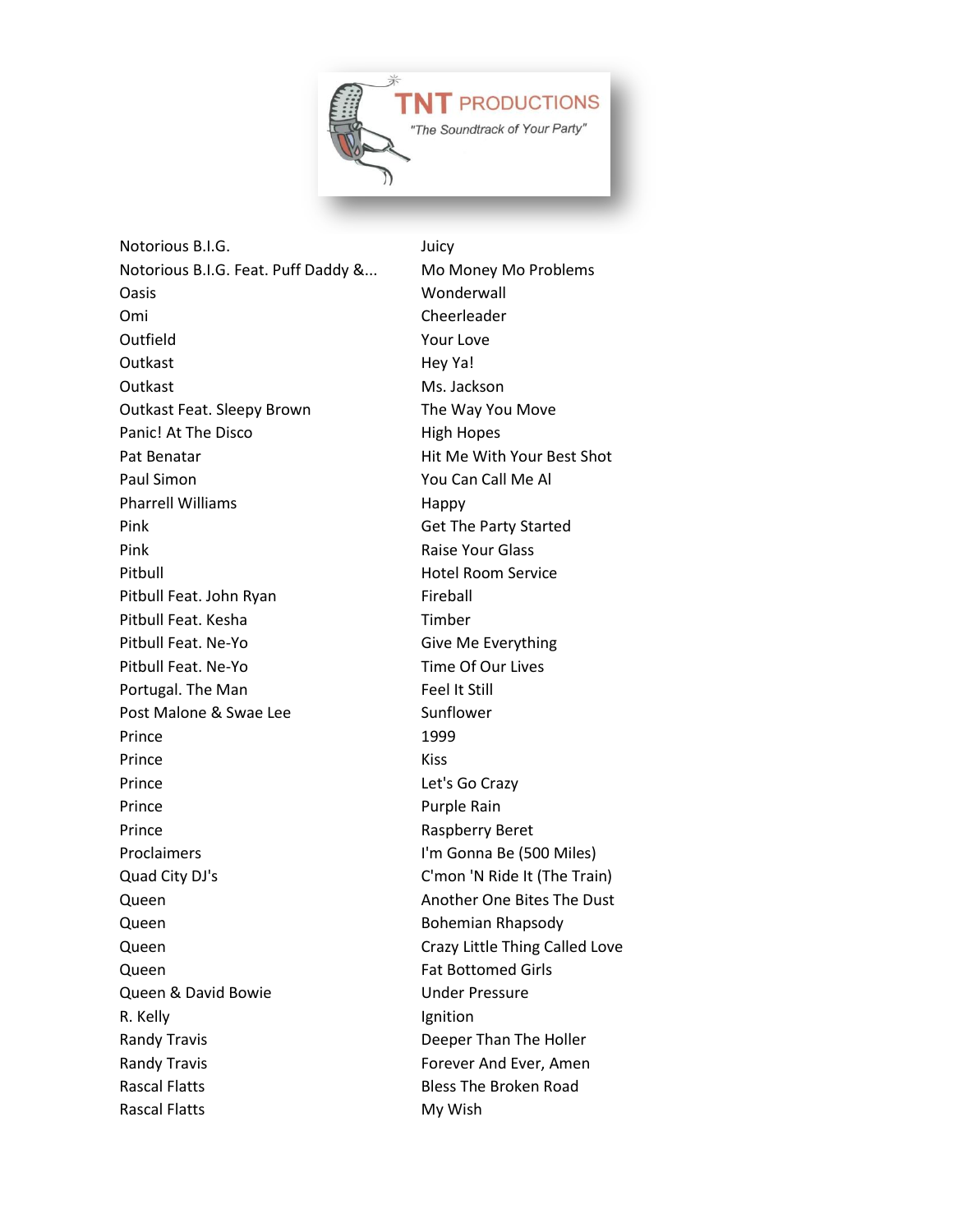

Ray Lamontagne The Best Thing Rednex Cotton Eye Joe Ricky Martin **Livin' La Vida Loca** Rick Astley Never Gonna Give You Up Rick James Super Freak (Part 1) Rick Springfield Jessie's Girl Righteous Brothers **Exercise Setup Engineers** Unchained Melody Rihanna **Don't Stop The Music** Rihanna **Pon De Replay** Rihanna Feat. Calvin Harris We Found Love Robin Thicke Feat. Pharrell & T.I. Blurred Lines Rob Base & D.J. E-Z Rock It Takes Two Romantics What I Like About You Run-D.M.C. **It's Tricky** Russell Dickerson Yours Salt-N-Pepa Push It Salt-N-Pepa Shoop Sam Hunt Body Like A Back Road Sam Hunt **House Party** Santana Feat. Rob Thomas Smooth Savage Garden Truly Madly Deeply Sean Paul **Get Busy** Sean Paul **Temperature** Semisonic Closing Time Shaggy **It Wasn't Me** Shakira Hips Don't Lie Shania Twain **Any Man Of Mine** Any Man Of Mine Shania Twain **From This Moment On** Shania Twain Man! I Feel Like A Woman! Shania Twain That Don't Impress Me Much Shania Twain **You're Still The One** Shawn Mendes & Camila Cabello Senorita Simple Minds **Don't You (Forget About Me)** Sir Mix-A-Lot Baby Got Back Sir Mix-A-Lot Jump On It Sister Sledge We Are Family Sixpence None The Richer Kiss Me Smash Mouth **All Star**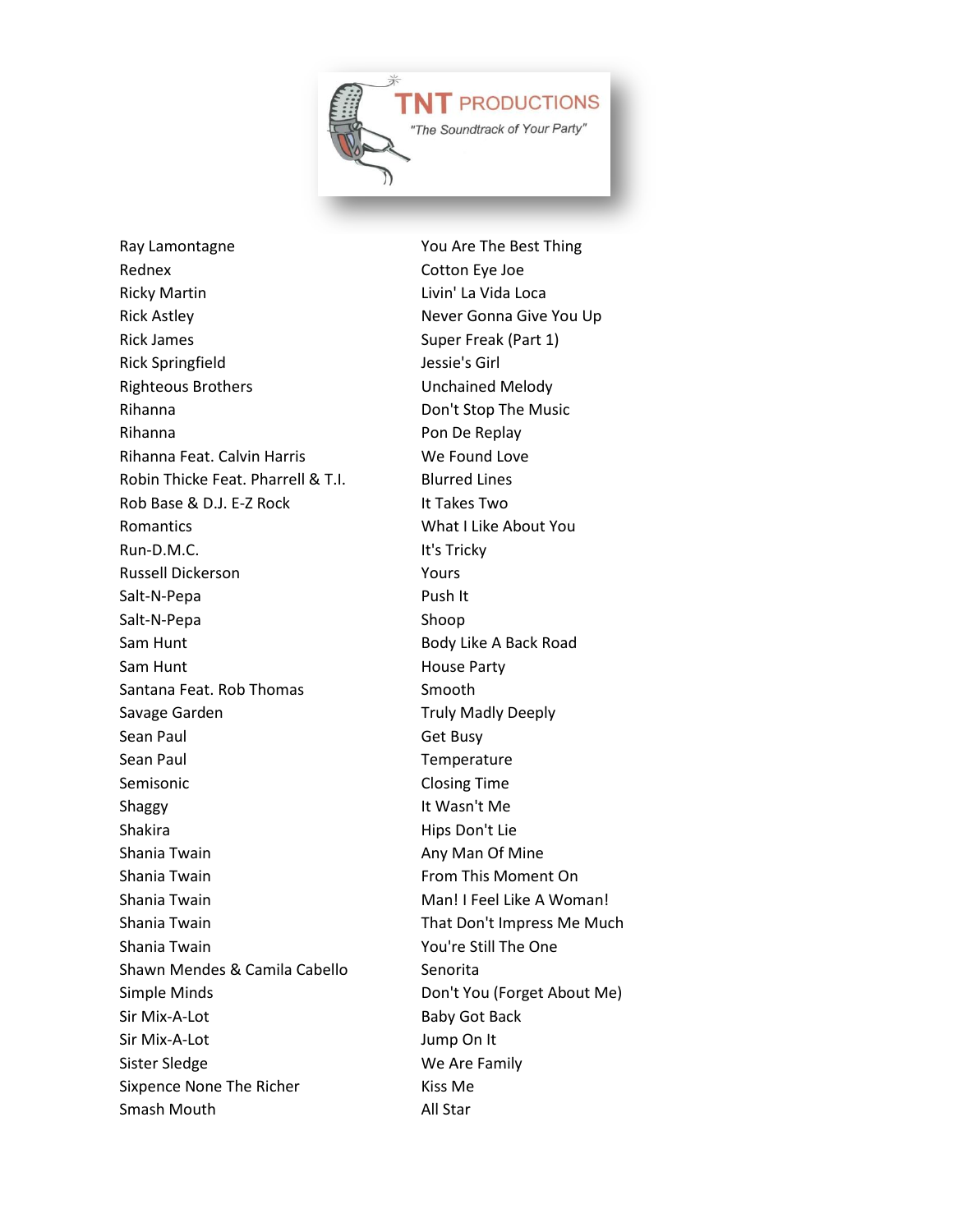

Snoop Dogg Feat. Pharrell Drop It Like It's Hot Soulja Boy Tell'em Crank That (Soulja Boy) Spice Girls Spice Up Your Life Spice Girls **Wannabe** Starship Nothing's Gonna Stop Us Now Steve Earle **Copperhead Road** Survivor **Eye Of The Tiger** T.I. Whatever You Like Tag Team Whoomp! (There It Is) Taio Cruz **Dynamite** Taylor Swift **Lover** Taylor Swift **Love Story** Taylor Swift Shake It Off Temptations My Girl Third Eye Blind Semi-Charmed Life Thomas Rhett Die A Happy Man Tim Mcgraw I Like It, I Love It Tim Mcgraw My Best Friend Tim Mcgraw My Little Girl Tim Mcgraw With Faith Hill It's Your Love Tina Turner The Best TLC No Scrubs Tom Petty **Free Fallin'** Tom Petty & The Heartbreakers American Girl Tones And I Dance Monkey Toploader **Dancing In The Moonlight** Toto Africa Touche Feat. Krayzee Ymca Trace Adkins **Honky Tonk Badonkadonk** Tracy Byrd Watermelon Crawl Train Drops Of Jupiter (Tell Me) Train Marry Me UB40 Red Red Wine Usher DJ Got Us Fallin' In Love Usher Feat. Ludacris & Lil' Jon Yeah V.I.C. Wobble

Stevie Wonder Stevie Wonder Signed, Sealed, Delivered I'm Yours T-Pain Feat. Yung Joc Buy U A Drank (Shawty Snappin')